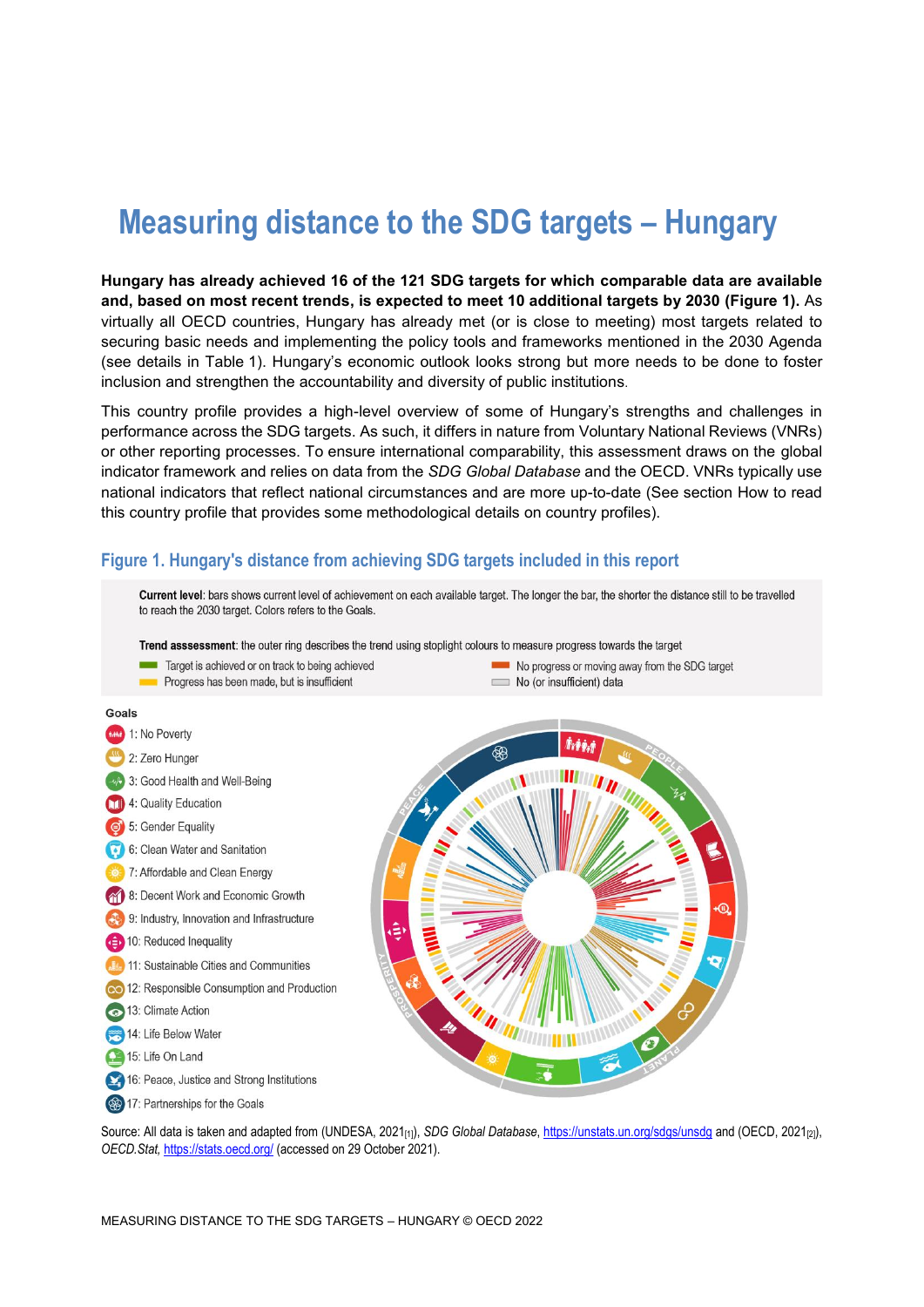# **Main strengths**

**Hungary is among the fastest growing OECD economies.** Over the past 15 years and despite the COVID-19 pandemic and the 2008 global financial crisis, average growth of GDP per capita was 1.6% (Target 8.1). The labour market is dynamic. The unemployment rate is around half the OECD average (Target 8.5) but earnings remain low. Despite the existence of a national strategy for youth employment (Target 8.b), too many youths are not in employment, education or training (Target 8.6). Hungary attracts large inflows of FDI. It is well integrated into the multilateral trading system and facilitates market access to least developed countries (Targets 10.a, 17.10 and 17.12).

**Hungary has a well-developed network of protected areas.** Protecting Hungarian biodiversity, which includes the largest continuous natural grassland in Europe, is key. In that respect, Hungary has exceeded the Aichi target, with protected areas covering 23% of the territory. In addition, more than 80% of freshwater, terrestrial and mountain areas that are considered to be key for biodiversity are protected (Targets 15.1 and 15.4). Hungary has also done well at mainstreaming biodiversity into the strategic plans for agriculture, forestry and fisheries sectors (Targets 14.6, 15.6, 15.8 and 15.9). All forest area under a long-term management plan although the proportion of forest area within legally established protected areas is below 25% (Target 15.2). A significant share or forest consists of plantations of mainly non-native species, including some that could be harmful to biodiversity. The built-up area is increasing faster than population growth and around 13% of it is degraded (Target 15.3). As a result, the extinction risk across different groups of species is above the OECD average (Target 15.5).

# **Main challenges**

**Social inclusion has been declining.** Poverty and inequality are below the OECD average but have increased over the past decade (Targets 1.2, 10.1 and 10.2), partly reflecting weaker social protection and redistribution through taxes and transfers (Targets 1.3 and 10.4). For instance, only a quarter of unemployed persons receives unemployment cash benefit while recipients of out-of-work benefits (safety nets) only account for 13% of the poor working-age population. Hungary is also further away from achieving gender equality (Goal 5): it lacks comprehensive legal frameworks enforcing and monitoring gender equality (Target 5.1 and 5.3). While gender gap in managerial positions is relatively small, women are underrepresented in the political sphere (Target 5.5), holding only 13% of the seats in the National Assembly in 2021, less than half the OECD average. Women also bear the lion's share of unpaid domestic and care work, with a gender gap over 2 hours per day (Target 5.4).Differences in gender, socio-economic background, immigration status and location explain a significant share of disparities in education outcomes (Target 4.5).

**Risk factors weighing on health are very high in Hungary.** High levels of fine particulate matter in the air result in a mortality from household and ambient air pollution which is more than twice the OECD average (Target 3.9). Unhealthy behaviours also have a severe impact on health outcomes. Hungary has a much higher mortality rate from cardiovascular disease, cancer, diabetes or chronic respiratory disease than in most OECD countries (Target 3.4). The prevalence of alcohol use disorders is almost three times the OECD average (Target 3.5) while tobacco consumption and obesity are well above the OECD average (Targets 2.2 and 3.a). Deaths from suicide are also much higher than the OECD average (Target 3.4).

**There is scope to improve the accountability and diversity of public institution.** While global data to monitor the accountability and transparency of public institutions are not yet available, proxy measures show that only half of citizens reported having confidence in their country's judicial system and courts (Target 16.6). On diversity, youths and women are not well represented in the parliament and Hungary reports a low score on diversity of central government workforce (Targets 5.5 and 16.7). Finally, available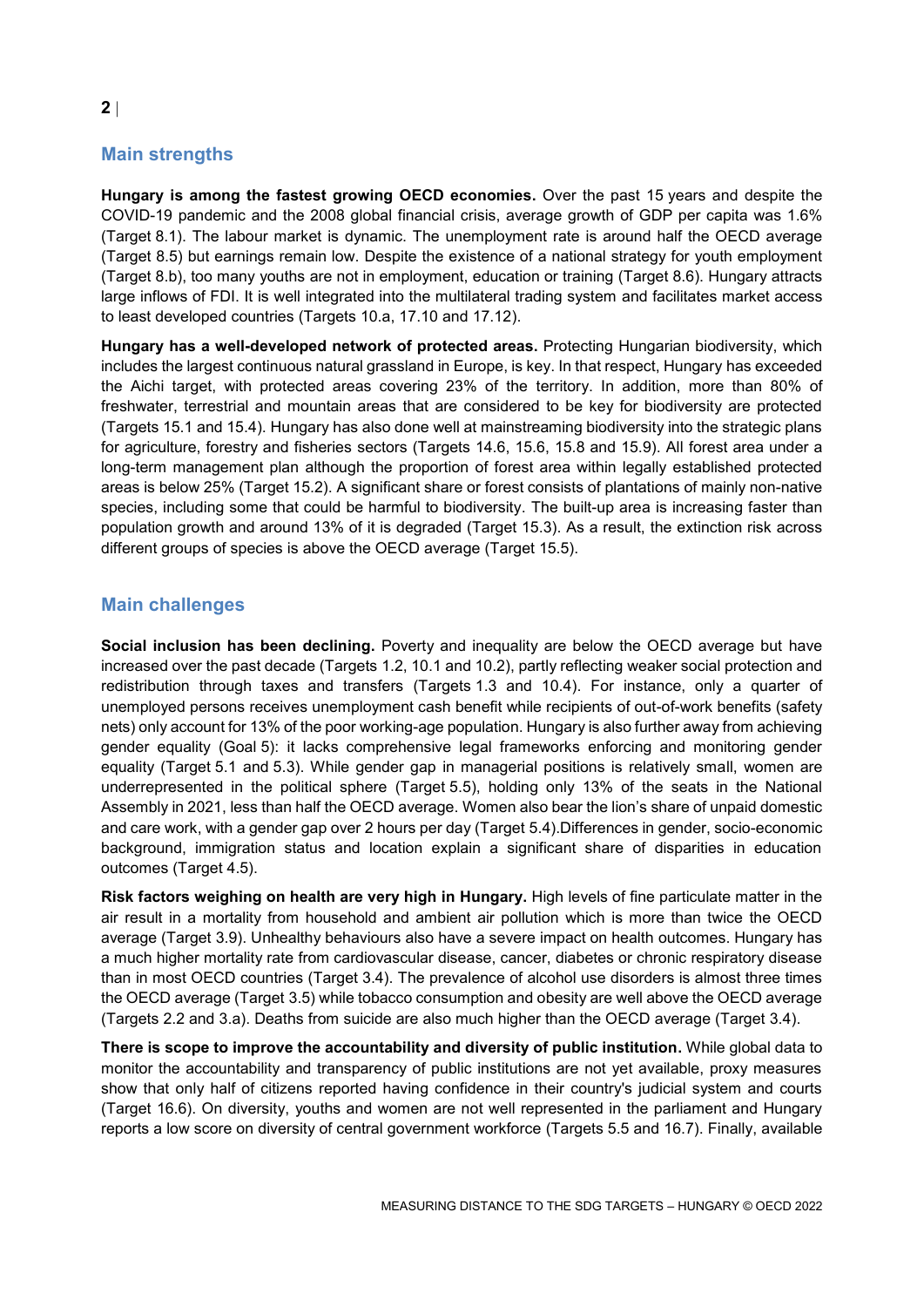measures focusing on the rule of law, suggest that there is scope for improvement. In particular, the index of civil justice from the World Justice Project is one of the lowest of the OECD (Target 16.6).

#### **Statistical gaps**

**Like in many other OECD countries, data availability remains a challenge when measuring distances to targets** (see the Overview chapter for details). For Hungary, available data on the level of the different indicators allow covering 121 of the 169 targets. As shown in [Figure](#page-2-0) 2 below, indicator coverage is uneven across the 17 goals. While seven goals (within the People, Planet and Prosperity categories) have most of their targets covered (the indicator coverage exceeds 80%), coverage is lower for Goal 11 on cities and Goal 13 on climate action (as well as for Goal 14 on life below water – but Hungary is a landlocked country and some Goal 14 Targets may not apply.), with half or fewer of their targets covered. Data gaps become starker when focusing on performance indicators, i.e. excluding those providing contextual information. In this case, coverage exceeds 80% for only Goal 3 on health and Goal 4 on education. Moreover, for seven goals, mostly within Planet category (Goals 12, 13, 14 and 15) but also in Goals 5 on gender equality, 11 on cities and 17 on partnerships, data are lacking to monitor progress over time for more than two in three targets.



#### <span id="page-2-0"></span>**Figure 2. Hungary's share of the 2030 Agenda's targets covered by at least one indicator, by goal**

Note: The figure represents Hungary's share of targets covered by at least one indicator for each SDG. Numbers from 1 to 17 stand for the goals: 1 No poverty, 2 Zero hunger, 3 Good health and well-being, 4 Quality education, 5 Gender equality, 6 Clean water and sanitation, 7 Affordable and clean energy, 8 Decent work and economic growth, 9 Industry, innovation and infrastructure, 10 Reduced inequalities, 11 Sustainable cities and communities, 12 Responsible consumption and production, 13 Climate action, 14 Life below water, 15 Life on land, 16 Peace, justice and strong institutions and 17 Partnerships for the goals. These goals are grouped under five broad themes (the "5Ps"): People, Planet, Prosperity, Peace and Partnership. Beyond data availability, other statistical gaps such as timeliness or granularity also need to be considered. For instance, given the lag in available data, the effects of the pandemic on current distance and trajectories may not be reflected in the estimates.

Source: All data is taken and adapted from (UNDESA, 2021<sub>[1]</sub>), *SDG Global Database*[, https://unstats.un.org/sdgs/unsdg](https://unstats.un.org/sdgs/unsdg) and (OECD, 2021<sub>[2]</sub>), *OECD.Stat,* <https://stats.oecd.org/> (accessed on 29 October 2021).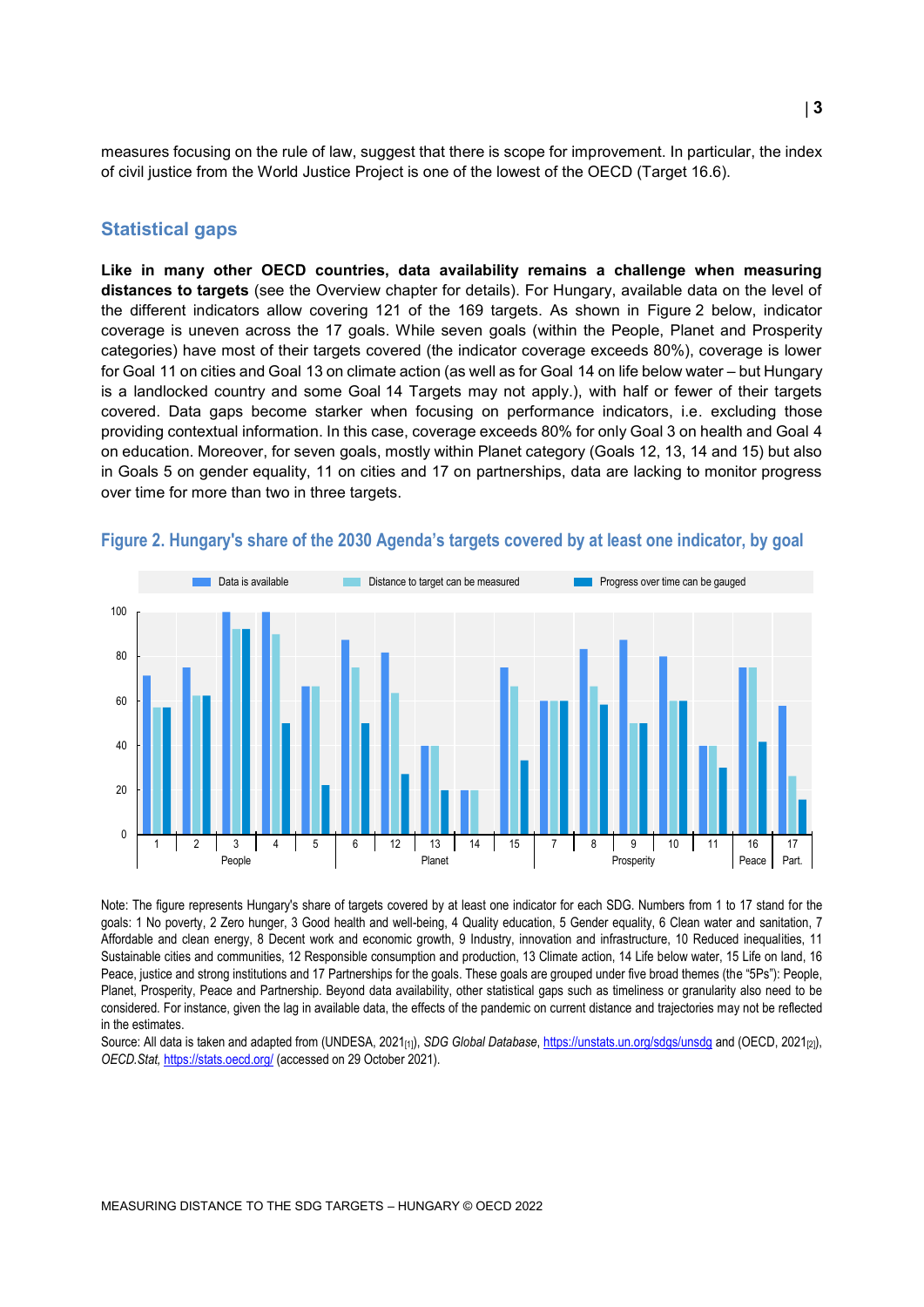# **Detailed information**

While some SDG Targets are, on average, close to being met, performance is very uneven across the 17 Goals of the 2030 Agenda for Sustainable Development. [Table](#page-3-0) 1 presents an overview of Hungary's progress towards targets based on available data for each of the 17 Goals. It shows that distances to Targets and trends over time differ significantly even when considering a specific goal.

| Goal           | Target | Short Label                           | Distance to<br>Target (s.u.) | <b>Trend Assessment</b>                                              | OECD Average<br>distance (s.u.) | <b>OECD Trend Assessment</b>                                         |
|----------------|--------|---------------------------------------|------------------------------|----------------------------------------------------------------------|---------------------------------|----------------------------------------------------------------------|
| 1              | 1.1    | Extreme poverty                       | 0.00                         | Target is achieved or on<br>track to being achieved                  | 0.00                            | Target is achieved or on<br>track to being achieved                  |
| 1              | 1.2    | Poverty in all its<br>dimensions      | 0.79                         | No progress or moving away<br>from the SDG target                    | 1.41                            | No progress or moving away<br>from the SDG target                    |
| 1              | 1.3    | Social protection<br>coverage         | 0.92                         | No progress or moving away<br>from the SDG target                    | 0.80                            | No progress or moving away<br>from the SDG target                    |
| 1              | 1.4    | Access to basic services              | 0.00                         | Target is achieved or on<br>track to being achieved                  | 0.00                            | Target is achieved or on<br>track to being achieved                  |
| $\sqrt{2}$     | 2.1    | Hunger                                | 0.31                         | Progress has been made,<br>but is insufficient to meet the<br>target | 0.28                            | No progress or moving away<br>from the SDG target                    |
| $\overline{2}$ | 2.2    | Malnutrition                          | 3.82                         | No progress or moving away<br>from the SDG target                    | 2.46                            | No progress or moving away<br>from the SDG target                    |
| 2              | 2.4    | Sustainable production                | 0.69                         | No progress or moving away<br>from the SDG target                    | 1.34                            | No progress or moving away<br>from the SDG target                    |
| $\overline{2}$ | 2.5    | Diversity of seeds and<br>livestocks* | 2.59                         | No progress or moving away<br>from the SDG target                    | 3.59                            | No progress or moving away<br>from the SDG target                    |
| $\overline{2}$ | 2.c    | Food prices anomalies                 | 0.00                         | Target is achieved or on<br>track to being achieved                  | 0.00                            | Target is achieved or on<br>track to being achieved                  |
| 3              | 3.1    | Maternal mortality                    | 0.00                         | Target is achieved or on<br>track to being achieved                  | 0.00                            | Target is achieved or on<br>track to being achieved                  |
| 3              | 3.2    | Death of newborns and<br>children     | 0.00                         | Target is achieved or on<br>track to being achieved                  | 0.00                            | Target is achieved or on<br>track to being achieved                  |
| 3              | 3.3    | Communicable diseases                 | 0.22                         | Target is achieved or on<br>track to being achieved                  | 0.56                            | Progress has been made,<br>but is insufficient to meet the<br>target |
| 3              | 3.4    | Premature mortality                   | 2.89                         | Progress has been made,<br>but is insufficient to meet the<br>target | 1.26                            | Progress has been made,<br>but is insufficient to meet the<br>target |
| 3              | 3.5    | Prevention of Substance<br>abuse      | 2.47                         | Progress has been made,<br>but is insufficient to meet the<br>target | 0.63                            | Progress has been made,<br>but is insufficient to meet the<br>target |
| 3              | 3.6    | Road traffic accidents*               | 0.98                         | Progress has been made,<br>but is insufficient to meet the<br>target | 0.78                            | Progress has been made,<br>but is insufficient to meet the<br>target |
| 3              | 3.7    | Access to sexual health-<br>care      | 1.10                         | No progress or moving away<br>from the SDG target                    | 0.58                            | Progress has been made,<br>but is insufficient to meet the<br>target |
| 3              | 3.8    | Health coverage                       | 2.32                         | Progress has been made,<br>but is insufficient to meet the<br>target | 1.79                            | Progress has been made,<br>but is insufficient to meet the<br>target |
| 3              | 3.9    | Deaths and illness from<br>pollution  | 1.19                         | Target is achieved or on<br>track to being achieved                  | 0.55                            | No progress or moving away<br>from the SDG target                    |
| 3              | 3.a    | Tobacco consumption                   | 3.83                         | Progress has been made,<br>but is insufficient to meet the<br>target | 2.65                            | Progress has been made,<br>but is insufficient to meet the<br>target |
| $\sqrt{3}$     | 3.b    | Vaccination                           | 0.12                         | Target is achieved or on                                             | 0.37                            | Target is achieved or on                                             |

# <span id="page-3-0"></span>**Table 1. Hungary distances to targets and recent trends**

MEASURING DISTANCE TO THE SDG TARGETS – HUNGARY © OECD 2022

**4**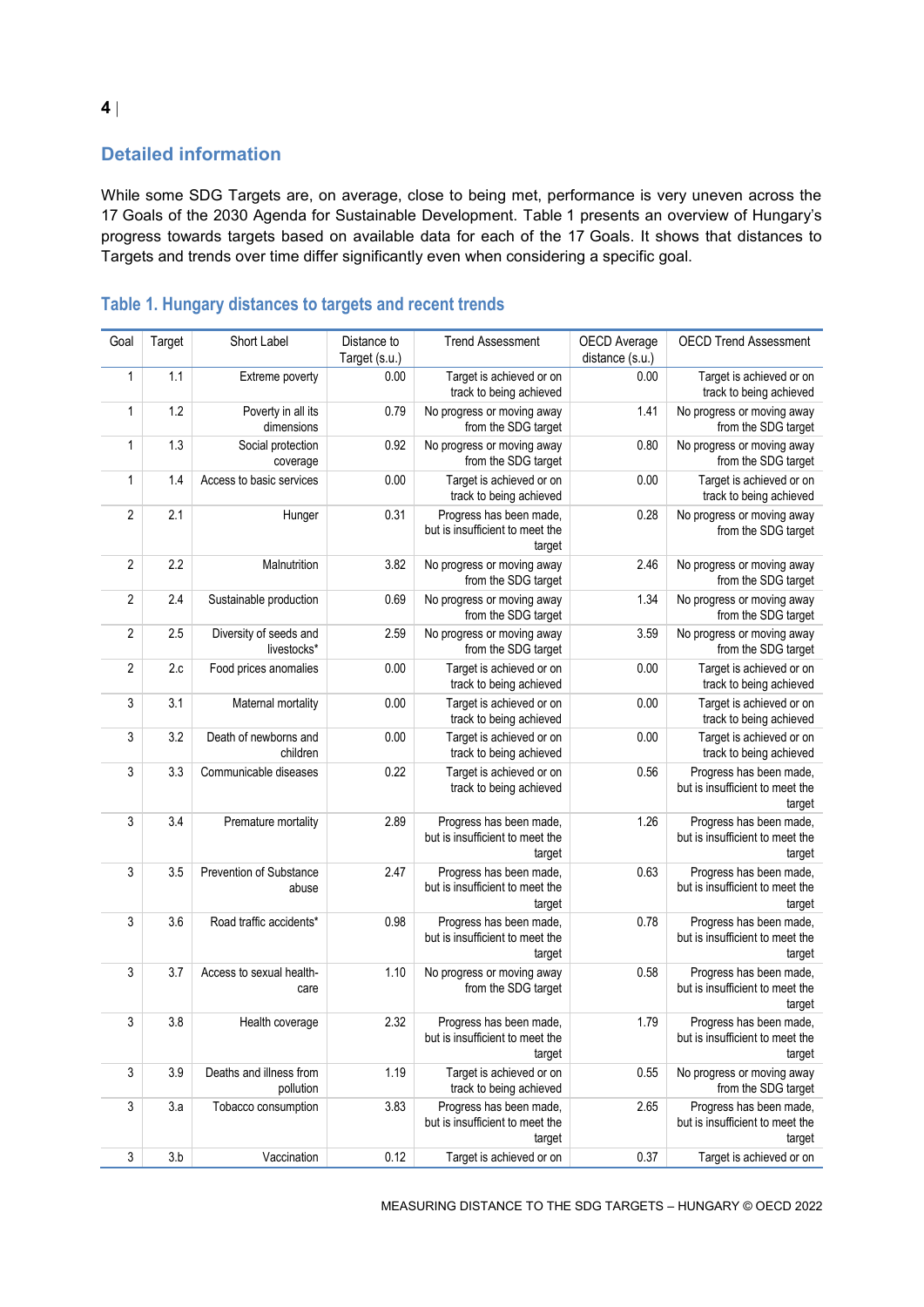| Goal | Target | Short Label                           | Distance to<br>Target (s.u.) | <b>Trend Assessment</b>                                              | OECD Average<br>distance (s.u.) | <b>OECD Trend Assessment</b>                                         |
|------|--------|---------------------------------------|------------------------------|----------------------------------------------------------------------|---------------------------------|----------------------------------------------------------------------|
|      |        |                                       |                              | track to being achieved                                              |                                 | track to being achieved                                              |
| 3    | 3.d    | Health emergency<br>preparedness      | 1.87                         | Target is achieved or on<br>track to being achieved                  | 1.19                            | Target is achieved or on<br>track to being achieved                  |
| 4    | 4.1    | Primary and secondary<br>education    | 1.06                         | No progress or moving away<br>from the SDG target                    | 1.17                            | No progress or moving away<br>from the SDG target                    |
| 4    | 4.2    | Pre-primary education                 | 1.56                         | Target is achieved or on<br>track to being achieved                  | 0.24                            | Target is achieved or on<br>track to being achieved                  |
| 4    | 4.3    | Lifelong learning                     | 0.63                         | Target is achieved or on<br>track to being achieved                  | 1.25                            | No progress or moving away<br>from the SDG target                    |
| 4    | 4.4    | Skills for employment                 | 1.89                         | No progress or moving away<br>from the SDG target                    | 1.23                            | No progress or moving away<br>from the SDG target                    |
| 4    | 4.5    | Disparities in education              | 1.75                         | No progress or moving away<br>from the SDG target                    | 1.49                            | No progress or moving away<br>from the SDG target                    |
| 4    | 4.6    | Adults' literacy and<br>numeracy      | 1.23                         | n.a.                                                                 | 1.57                            | n.a.                                                                 |
| 4    | 4.7    | Skills for sustainable<br>development | 0.75                         | n.a.                                                                 | 1.04                            | n.a.                                                                 |
| 4    | 4.a    | <b>Education facilities</b>           | 0.01                         | n.a.                                                                 | 0.05                            | n.a.                                                                 |
| 4    | 4.c    | Qualification of teachers             | 0.59                         | n.a.                                                                 | 0.60                            | n.a.                                                                 |
| 5    | 5.1    | Discrimination against<br>women       | 1.75                         | n.a.                                                                 | 1.32                            | n.a.                                                                 |
| 5    | 5.2    | Violence against women                | 1.13                         | n.a.                                                                 | 0.89                            | n.a.                                                                 |
| 5    | 5.3    | Harmful practices                     | 2.31                         | n.a.                                                                 | 1.37                            | n.a.                                                                 |
| 5    | 5.4    | Unpaid care and<br>domestic work      | 1.98                         | n.a.                                                                 | 1.79                            | n.a.                                                                 |
| 5    | 5.5    | Women's participation                 | 2.31                         | No progress or moving away<br>from the SDG target                    | 1.89                            | Progress has been made,<br>but is insufficient to meet the<br>target |
| 5    | 5.b    | Women's empowerment                   | 0.81                         | Progress has been made,<br>but is insufficient to meet the<br>target | 0.53                            | Target is achieved or on<br>track to being achieved                  |
| 6    | 6.1    | Access to drinking water              | 0.37                         | Progress has been made,<br>but is insufficient to meet the<br>target | 0.15                            | Target is achieved or on<br>track to being achieved                  |
| 6    | 6.2    | Waste water treatment                 | 0.24                         | Progress has been made,<br>but is insufficient to meet the<br>target | 0.35                            | Progress has been made,<br>but is insufficient to meet the<br>target |
| 6    | 6.3    | Water quality                         | 0.90                         | Progress has been made,<br>but is insufficient to meet the<br>target | 0.68                            | Target is achieved or on<br>track to being achieved                  |
| 6    | 6.4    | Water-use efficiency                  | 0.42                         | Progress has been made,<br>but is insufficient to meet the<br>target | 0.54                            | Progress has been made,<br>but is insufficient to meet the<br>target |
| 6    | 6.5    | Water resources<br>management         | 0.71                         | n.a.                                                                 | 0.98                            | n.a.                                                                 |
| 6    | 6.6    | Water-related<br>ecosystems*          | 1.36                         | n.a.                                                                 | 2.18                            | n.a.                                                                 |
| 7    | 7.1    | Access to energy                      | 0.00                         | Target is achieved or on<br>track to being achieved                  | 0.00                            | Target is achieved or on<br>track to being achieved                  |
| 7    | 7.2    | Clean energy                          | 1.47                         | Progress has been made,<br>but is insufficient to meet the<br>target | 0.62                            | Progress has been made,<br>but is insufficient to meet the<br>target |
| 7    | 7.3    | Energy efficiency                     | 0.99                         | Progress has been made,<br>but is insufficient to meet the<br>target | 0.98                            | Progress has been made,<br>but is insufficient to meet the<br>target |
| 8    | 8.1    | GDP growth                            | 1.54                         | No progress or moving away<br>from the SDG target                    | 1.89                            | No progress or moving away<br>from the SDG target                    |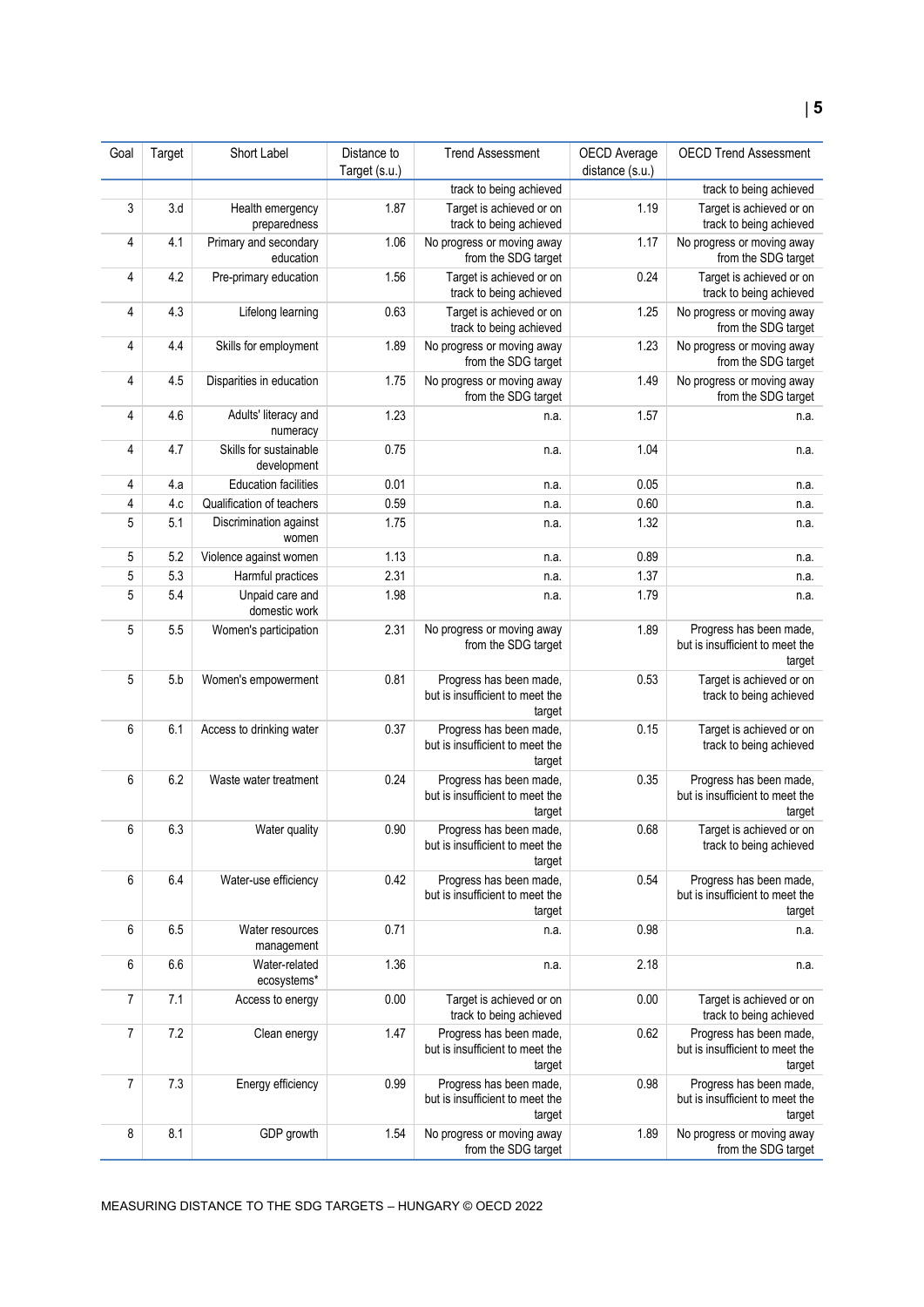| Goal | Target | Short Label                           | Distance to   | <b>Trend Assessment</b>                                              | OECD Average    | <b>OECD Trend Assessment</b>                                         |
|------|--------|---------------------------------------|---------------|----------------------------------------------------------------------|-----------------|----------------------------------------------------------------------|
|      |        |                                       | Target (s.u.) |                                                                      | distance (s.u.) |                                                                      |
| 8    | 8.2    | Productivity                          | 1.81          | No progress or moving away<br>from the SDG target                    | 1.77            | No progress or moving away<br>from the SDG target                    |
| 8    | 8.4    | Material footprint                    | 1.47          | Progress has been made,<br>but is insufficient to meet the<br>target | 0.82            | Progress has been made,<br>but is insufficient to meet the<br>target |
| 8    | 8.5    | Employment                            | 1.06          | No progress or moving away<br>from the SDG target                    | 0.97            | No progress or moving away<br>from the SDG target                    |
| 8    | 8.6    | <b>NEET</b>                           | 1.81          | Progress has been made,<br>but is insufficient to meet the<br>target | 1.69            | No progress or moving away<br>from the SDG target                    |
| 8    | 8.8    | Labour rights                         | 0.50          | Progress has been made,<br>but is insufficient to meet the<br>target | 0.80            | Progress has been made,<br>but is insufficient to meet the<br>target |
| 8    | 8.10   | Financial institutions                | 1.34          | No progress or moving away<br>from the SDG target                    | 0.45            | Target is achieved or on<br>track to being achieved                  |
| 8    | 8.b    | Strategy for youth<br>employment      | 0.00          | n.a.                                                                 | 0.45            | n.a.                                                                 |
| 9    | 9.2    | Sustainable industry                  | 0.82          | No progress or moving away<br>from the SDG target                    | 0.95            | No progress or moving away<br>from the SDG target                    |
| 9    | 9.4    | Environmental impact                  | 0.85          | Progress has been made,<br>but is insufficient to meet the<br>target | 0.87            | Progress has been made,<br>but is insufficient to meet the<br>target |
| 9    | 9.5    | Research and<br>development           | 1.50          | Progress has been made,<br>but is insufficient to meet the<br>target | 1.06            | Progress has been made,<br>but is insufficient to meet the<br>target |
| 9    | 9.c    | ICT                                   | 0.38          | Progress has been made,<br>but is insufficient to meet the<br>target | 0.36            | Progress has been made,<br>but is insufficient to meet the<br>target |
| 10   | 10.1   | Income distribution                   | 0.79          | No progress or moving away<br>from the SDG target                    | 1.23            | No progress or moving away<br>from the SDG target                    |
| 10   | 10.2   | Social inclusion                      | 1.12          | No progress or moving away<br>from the SDG target                    | 1.54            | No progress or moving away<br>from the SDG target                    |
| 10   | 10.3   | Inequalities of outcome               | 1.45          | No progress or moving away<br>from the SDG target                    | 1.27            | Progress has been made,<br>but is insufficient to meet the<br>target |
| 10   | 10.4   | Redistribution                        | 1.37          | No progress or moving away<br>from the SDG target                    | 1.12            | No progress or moving away<br>from the SDG target                    |
| 10   | 10.5   | <b>Financial markets</b>              | 0.81          | No progress or moving away<br>from the SDG target                    | 0.90            | No progress or moving away<br>from the SDG target                    |
| 10   | 10.a   | Tariff-lines                          | 0.45          | Target is achieved or on<br>track to being achieved                  | 0.93            | Progress has been made,<br>but is insufficient to meet the<br>target |
| 11   | 11.1   | Housing                               | 0.84          | Progress has been made,<br>but is insufficient to meet the<br>target | 0.80            | No progress or moving away<br>from the SDG target                    |
| 11   | 11.3   | Urbanization                          | 2.36          | Progress has been made,<br>but is insufficient to meet the<br>target | 1.19            | Progress has been made,<br>but is insufficient to meet the<br>target |
| 11   | 11.6   | Environmental impact of<br>cities     | 1.68          | Progress has been made,<br>but is insufficient to meet the<br>target | 0.49            | Progress has been made,<br>but is insufficient to meet the<br>target |
| 11   | 11.a   | Urban policies                        | 0.00          | n.a.                                                                 | 0.23            | n.a.                                                                 |
| 12   | 12.1   | Sustainable cons. and<br>prod.        | 0.00          | n.a.                                                                 | 0.00            | n.a.                                                                 |
| 12   | 12.2   | Efficient use of natural<br>resources | 1.30          | Progress has been made,<br>but is insufficient to meet the<br>target | 0.87            | Progress has been made,<br>but is insufficient to meet the<br>target |
| 12   | 12.3   | Food waste                            | 1.69          | n.a.                                                                 | 1.36            | n.a.                                                                 |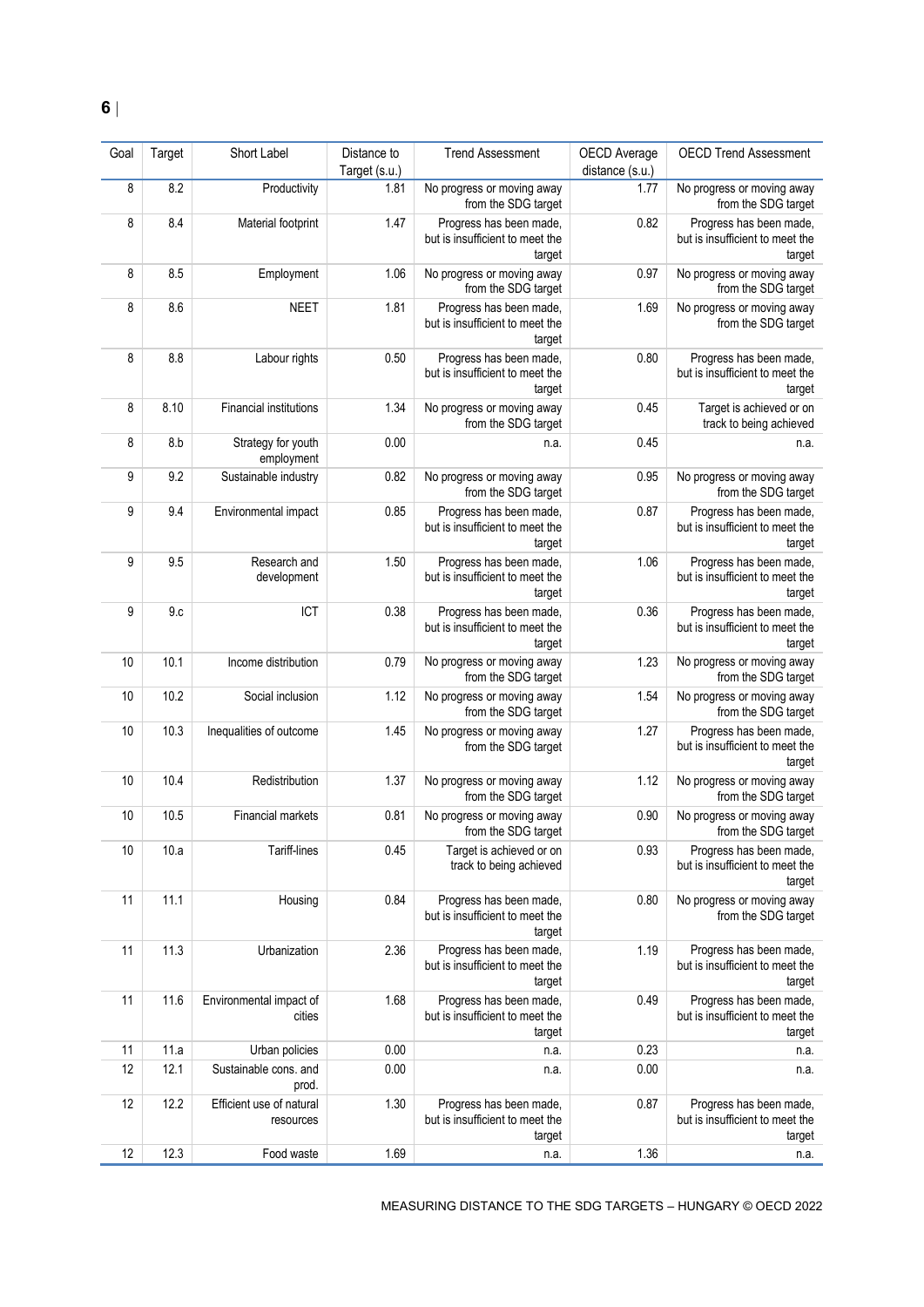#### Goal Target Short Label Distance to Target (s.u.) Trend Assessment | OECD Average distance (s.u.) OECD Trend Assessment 12 12.4 Chemical and hazardous waste\* 0.89 n.a. 1.02 n.a. 12 12.5 Waste generation 0.81 Progress has been made, but is insufficient to meet the target 0.66 Progress has been made, but is insufficient to meet the target 12 12.8 Education for sustainability 0.75 n.a. 1.04 n.a. 12 12.b Tourism sustainability 2.38 No progress or moving away from the SDG target 1.87 No progress or moving away from the SDG target 13 13.2 Greenhouse gas emissions 0.67 Progress has been made, but is insufficient to meet the target 1.15 **Progress has been made,** but is insufficient to meet the target 13 13.3 Education for sustainability 0.75 **n.a.** n.a. 1.04 **n.a.** n.a. 14 14.6 Harmful subsidies to fisheries\* 0.00 n.a. 0.36 n.a. 14 14.b Small-scale fisheries 1.80 n.a. 1.64 1.64 n.a. 15 15.1 Ecosystem protection\* 0.24 Progress has been made, but is insufficient to meet the target 0.74 Progress has been made, but is insufficient to meet the target 15 15.2 Sustainable use of forest\* 0.28 Target is achieved or on track to being achieved 0.60 Target is achieved or on track to being achieved 15 15.3 Desertification 1.18 n.a. 1.04 n.a. 1.04 n.a. 15 15.4 Mountain ecosystems 0.19 Progress has been made, but is insufficient to meet the target 0.73 Progress has been made, but is insufficient to meet the target 15 15.5 Threatened species<sup>\*</sup> 1.40 Progress has been made, but is insufficient to meet the target 1.20 No progress or moving away from the SDG target 15 15.6 Benefits from genetic resources 0.61 n.a. 0.78 n.a. 15 15.8 Invasive alien species\* 0.00 n.a. 0.30 n.a. 0.30 n.a. 15 15.9 National and local planning\* 0.32 **n.a.** n.a. 0.54 **n.a.** 0.54 **n.a.** 16 16.1 Violence and related deaths 0.62 No progress or moving away from the SDG target 0.66 Progress has been made, but is insufficient to meet the target 16 16.2 Violence against children 2.45 Target is achieved or on track to being achieved 0.65 No progress or moving away from the SDG target 16 16.3 Rule of law 2.81 No progress or moving away from the SDG target 2.33 No progress or moving away from the SDG target 16 16.5 Corruption and bribery 0.36 n.a. 1.17 0.17 n.a. 16 16.6 Accountable institutions 2.80 No progress or moving away from the SDG target 2.26 Progress has been made, but is insufficient to meet the target 16 16.7 Inclusive decisionmaking 2.63 n.a. 1.85 n.a. 16 16.9 Legal identity for all 0.00 n.a. 0.00 n.a. 0.00 n.a. 16 16.10 Access to information 0.00 n.a. 0.00 n.a. 0.00 n.a. 16 16.a National institutions 0.00 Target is achieved or on track to being achieved 0.54 Target is achieved or on track to being achieved 17 17.2 Official Development Assistance 1.61 Progress has been made, but is insufficient to meet the target 0.94 Progress has been made, but is insufficient to meet the target 17 17.10 Multilateral trading system 0.01 Target is achieved or on track to being achieved 0.45 Target is achieved or on track to being achieved 17 17.12 Market access for least 0.45 No progress or moving away 0.72 No progress or moving away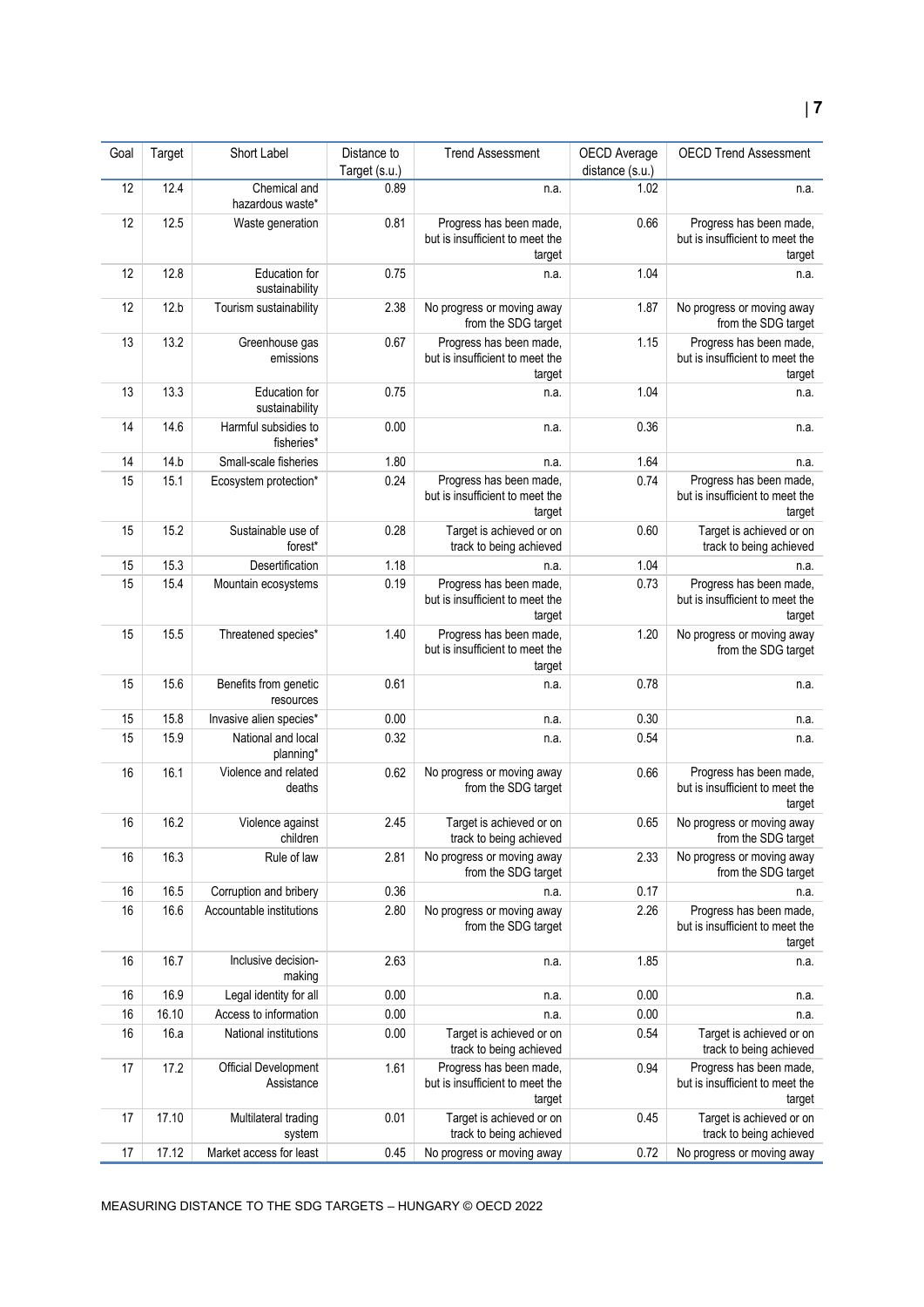| Goal | Target | Short Label                       | Distance to<br>Target (s.u.) | Trend Assessment    | OECD Average<br>distance (s.u.) | <b>OECD Trend Assessment</b> |
|------|--------|-----------------------------------|------------------------------|---------------------|---------------------------------|------------------------------|
|      |        | developed countries               |                              | from the SDG target |                                 | from the SDG target          |
|      | 17.18  | Statistical capacity              | 0.00                         | n.a.                | 0.09                            | n.a.                         |
| 47   | 17.19  | Statistical capacity-<br>building | 0.00                         | n.a.                | 0.11                            | n.a.                         |

Note: \* refers to targets with a 2020 deadline. \*\* refers to targets with a 2025 deadline. The OECD average is measured as the simple average across OECD countries with available data.

Source: All data is taken and adapted from (UNDESA, 2021<sub>[1]</sub>), *SDG Global Database*[, https://unstats.un.org/sdgs/unsdg](https://unstats.un.org/sdgs/unsdg) and (OECD, 2021<sub>[2]</sub>), *OECD.Stat,* <https://stats.oecd.org/> (accessed on 29 October 2021).

# <span id="page-7-0"></span>**How to read this country profile**

The OECD report *The Short and Winding Road to 2030: Measuring Distance to the SDG Targets* evaluates the distance that OECD countries need to travel to meet SDG targets for which data are currently available. It also looks at whether countries have been moving towards or away from these targets, and how likely they are to meet their commitments by 2030, based on an analysis of recent trends and the observed volatility in the different indicators.

As most authors and international organisations, this report adopts a rather simple geometric growth model for assessing the direction and pace of recent changes in the context of the SDGs. Yet, instead of making direct estimates of the value of the indicator by 2030, it models the likelihood of achieving a specific level using Monte Carlo simulations.

While the report provides an overview of where OECD countries, taken as a whole, currently stand, country profiles provide details of the performance and data availability of individual OECD countries.

### *How to read the OECD SDG Wheel?*

Progress on SDGs requires a granular understanding of countries' strengths and weaknesses based on the consideration of the 169 targets of the 2030 Agenda. [Figure](#page-0-0) 1 shows both **current achievements** (in the inner circle; the longer the bar, the smaller the distance remaining to be travelled) **as well as whether OECD countries are on track** (or are at least making progress) to meet their commitments by 2030 (in the outer circle).

The length of each bar shows current level of achievement on each target. As detailed in the Methodological Annex, countries' distance to target is measured as the "standardised difference" between a country's current position and the target end-value. For each indicator, the standardised measurement unit (s.u.) is the standard deviation observed among OECD countries in the reference year (i.e. the year closest to 2015). Therefore, the longer the bar, the shorter the distance still to be travelled to reach the target by 2030. The colours of the bars applied to the various targets refer to the goals they pertain to.

The outer ring shows how OECD countries are performing over time and how likely they are to meet the different targets by 2030 based on the observed trends of the various indicators. It uses stoplight colours to classify the progress towards the target:

- green is used to indicate those countries that (based on the change in the different indicators over a recent period) should meet the target in 2030 just by maintaining their current pace of progress (i.e. more than 75% of (randomised) projections meet the target);
- yellow for those countries whose current pace of progress is insufficient to meet the target by 2030 (i.e. less than 75% of randomised projections meet the target, while the correlation coefficient between the indicator and the year is high and statistically significant, implying that a significant trend could be detected); and